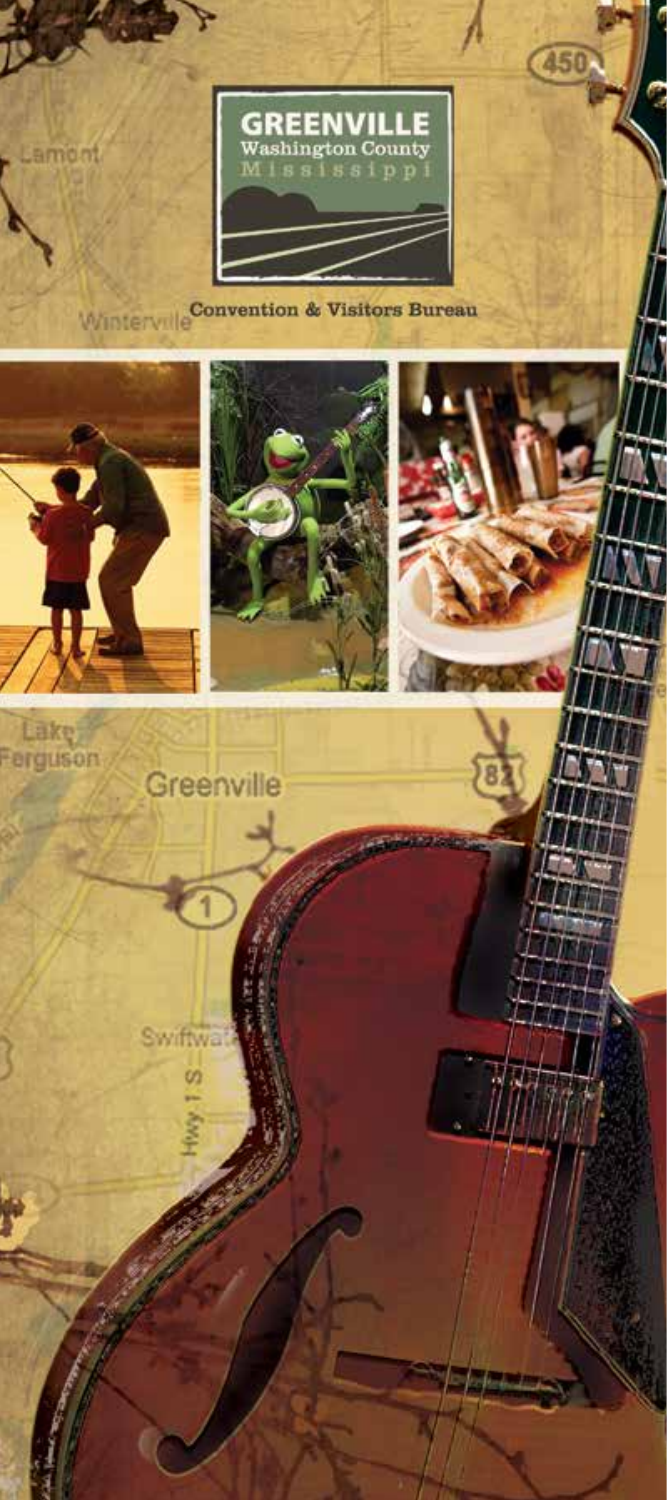# you can see everything.

# The land may be flat, but that doesn't mean

"**What brought us here and made us what we are is the Mighty Mississippi. We are the land of cotton an<sup>d</sup> the Delta Blues, where the stories are bigger than catfish and as powerful as the waters of Ole Man River. We have been shelled, invaded, burned, flooded an<sup>d</sup> plagued. And still we capture imaginations and treat our visitors warmly like long-lost friends.**

**On the banks of this colossal river is Greenville, a wellspring of music, literature, adventure, imagination, history and plain old fun. Greenville has inspired greatness from Native Americans to cotton barons, Pulitzer-Prize winners, Civil Rights leaders, bluesmen, poets and inventors.**

**We're proud to share Greenville and Washington County with all; discover for yourself that there's more than meets the eye in this land of rich customs an<sup>d</sup> folklore, creativity and physical beauty that make up one of America's most unique destinations.** 

# How to Get Here

### **The Great River Road**

Literally the road less traveled, but far more rewarding, America's favorite backroad is rich in history and unique finds for any traveler. The Great River Road Historic Byway of the Mississippi River offers the classic American way to relax and connect to the countryside on a leisurely scenic drive. As one of the oldest, longest and most interesting scenic byways in North America, the Great River Road is a respite to millions of travelers seeking a getaway— from a leisurely day's drive to an extended vacation.



### **River Road Queen Welcome Center and Museum of the Delta**

Highway 82 and Reed Road Greenville • 662-332-2378 Greenville has an Interpretive Center of The Great River Road. The unique structure of this center is a replica of

the steamboat that originally served as the Mississippi state exhibit at the 1984 New Orleans World's Fair and harkens back to the great paddlewheelers that once plied the river.

### **Mid Delta Regional Airport** 166 Fifth Avenue **Greenville**

662-334-3121 The only commercial airport serving the Mississippi Delta, Mid-



Delta Regional (formerly Greenville Air Force Base) was built in 1942 and features a Fixed Base Operator, over 40,000 square feet of hangar space, aircraft maintenance services, and charter services. The building also houses the fascinating Air Force Base Museum.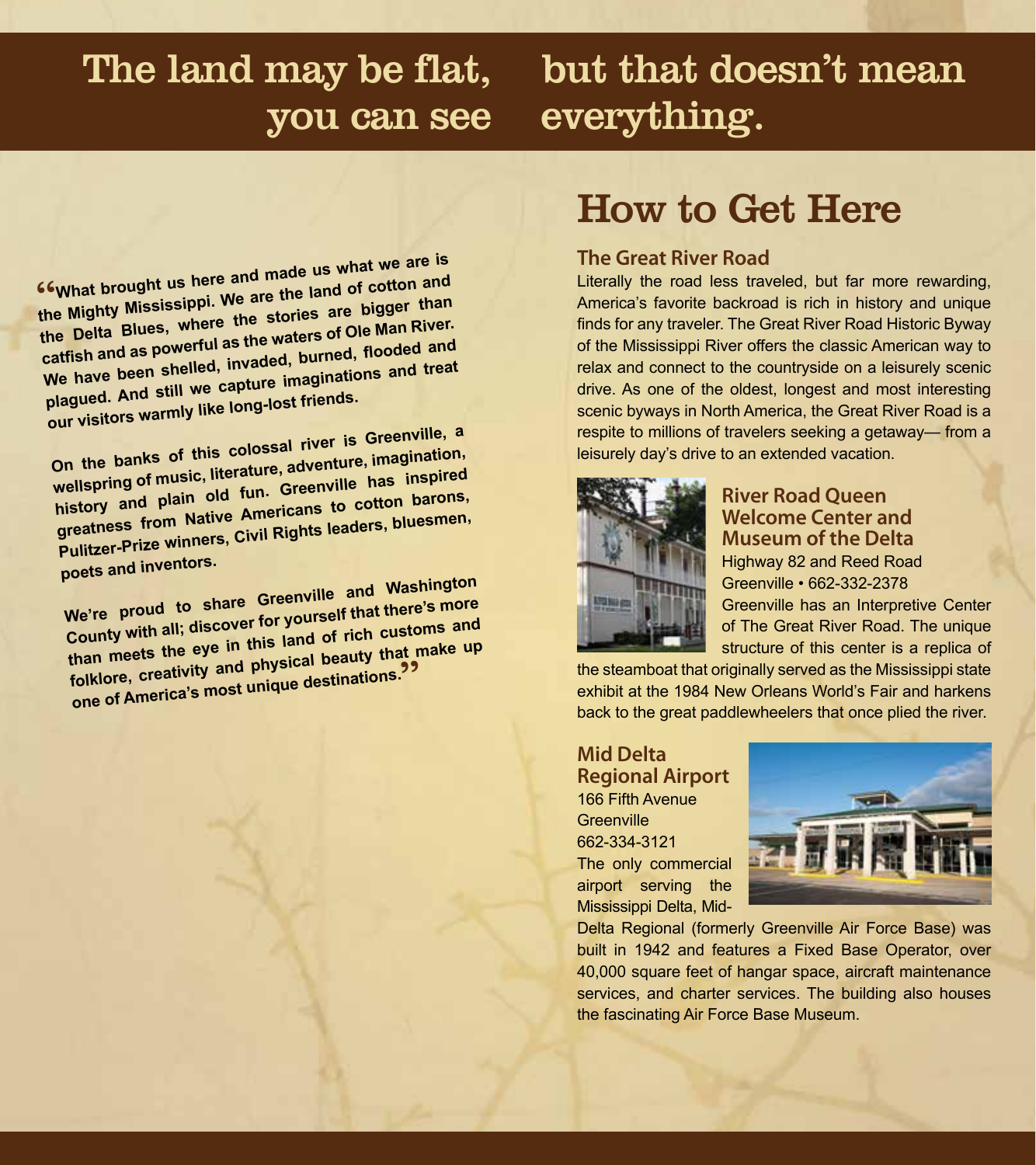# Delta Museum Mile

*The Delta Museum Mile has the most museums per square mile than anywhere in the Delta. Maybe you saw the movie or read the book, but you can see history up close here. You can see it all, from Pre-Columbian treasures to antique fire trucks, original manuscripts and World War II and Cold War memorabilia, artifacts from Delta bluesmen and the world's most famous frog, Kermit. There's something wonderful for every member of the family.*



# **The Flood of 1927 Museum**

#### 118 South Hinds, Greenville • 1-800-467-3582

Exhibited in the oldest structure in downtown Greenville, this museum presents the history of one of the greatest natural disasters this country has ever known. On Thursday, April 21, 1927, at 7:45 A.M., the levee at Stops Landing, eight miles north of Greenville, broke due to the pressure from the swollen Mississippi River and created the greatest single crevasse ever to occur anywhere on the river.

# **Greenville Air Force Base Museum**

#### Mid Delta Regional Airport Greenville • 662-334-3121

The Greenville Army Flying School instructed thousands of U.S. airmen and women. This museum tells their story from the darkest days of WWII through the Cold War.



# **Greenville History Museum**

409 Washington Avenue, Greenville • 662-335-5802 Monday – Friday 9:00 a.m. – 5:00 p.m. *greenvillehistorymuseum.com*

A unique glimpse into Greenville's past from the late 1800s to today, this building houses enough newspaper articles, photos, and other artifacts to keep you engaged for hours or days.

# **Century of History Museum**

Hebrew Union Temple, 504 Main Street, Greenville 662-332-4153 • *hebrewunion.org* The Century of History Museum details the culture of Greenville's Jewish residents since 1867.



# **Mississippi Wildlife Heritage Museum & Outdoor Hall of Fame** 304 North Broad Street, Leland 662-686-7789 *mswildlifeheritagemuseum.com*

# For Kids

# **Delta Children's Museum / E.E. Bass Cultural Arts Center / Armitage Herschell Carousel**

323 South Main Street, Greenville • 662-332-2246 Saturday 3:00 p.m. – 5:00 p.m. • *deltacm.org* Take a ride on our 1901 Armitage Herschell Carousel in the Delta Children's Museum Pavilion.



# **The Birthplace of Kermit the Frog**

415 SE Deer Creek Drive, Leland 662-686-7383 • Monday – Saturday 10:00 a.m. – 5:00 p.m *lelandchamber.com*

As a child, Muppet creator Jim Henson spent hours playing along Deer Creek. It was here that he dreamed of and created the character Kermit the Frog.

#### **Winterville Indian Mounds** 2415 Highway 1 North, Winterville

Sunday – Saturday The park is open from dusk until dark. The museum is closed temporarily for renovations per MDAH. Winterville mounds constitutes one of North America's most significant

pre-Columbian archeological sites.

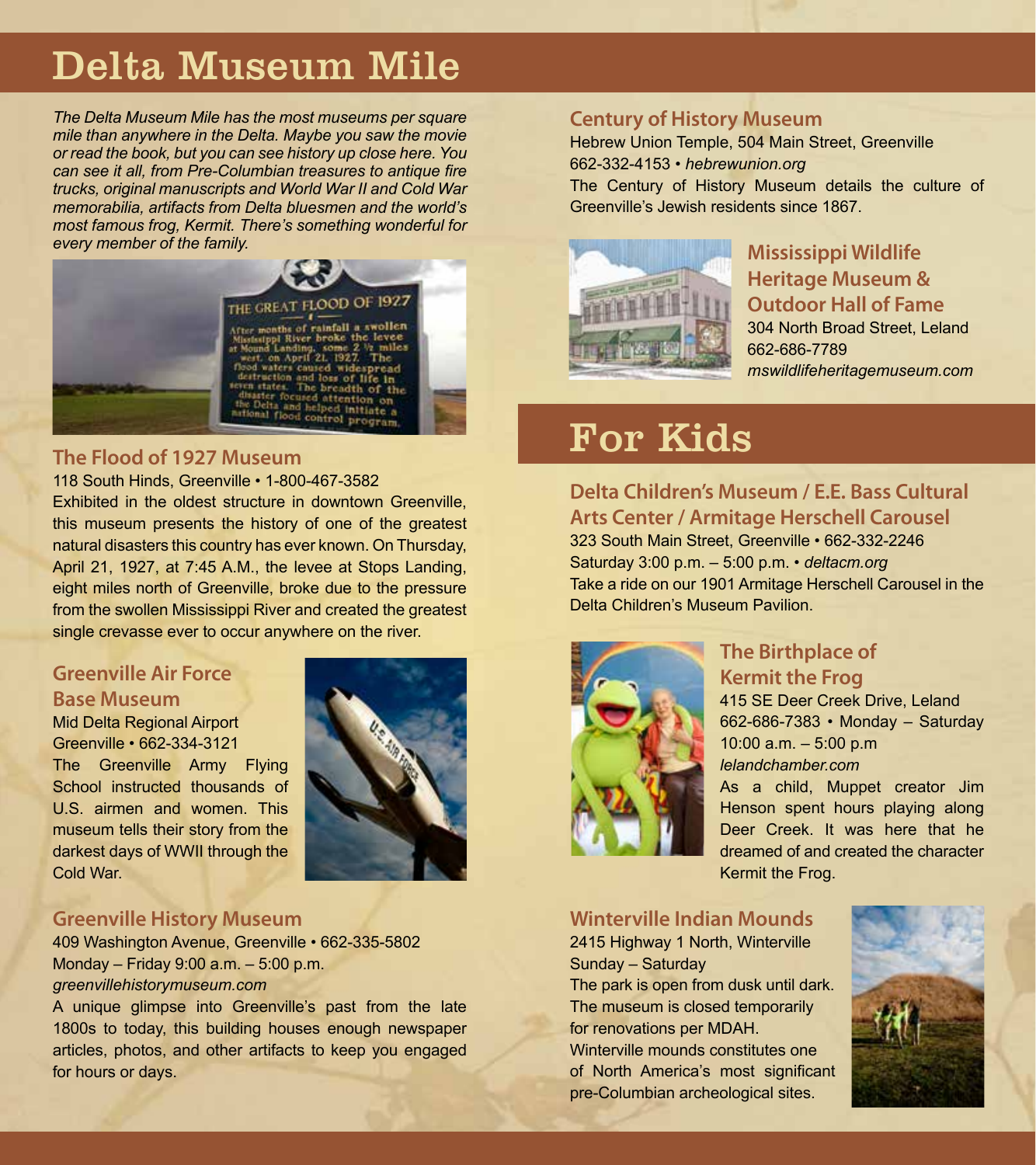# True Blues

*The Delta is the crucible where the blues was formed of heartache, joy, worry, hard times, lost love, late nights and boogie rhythms. There are many types of blues, but they all owe their existence to the soils you tread on here in the Mississippi Delta.*



# **Downtown Leland Mural Project**

The Leland Blues Project depicts the musical history of the area through a series of striking downtown murals.

# **Highway 61 Blues Museum**

307 North Broad Street Leland • 662-347-4223 Monday – Saturday 10:00 a.m. – 5:00 p.m. *highway61blues.com* In the heyday of the blues, over 150 bluesmen lived within a 100-mile radius of Leland. This museum chronicles the story



*Pick up an original cathead drawing from local bluesman, Pat Thomas, son of "Son" Thomas.*

of the Delta Blues and the musicians who helped make it famous and features memorabilia from Little Milton, James "Son" Thomas, and Johnny Winter.



# **Highway 61 Blues Festival**

In addition to a museum attraction, the Leland Blues Project spearheads the Highway 61 Blues Festival, held in October. Each year's event looks to be the biggest ever, with a "delta all-star" lineup and a can't-miss for fans of Delta Blues. Pat Thomas, Eden Brent, Jimmy "Duck" Holmes, Cedric Burnside and more often grace Leland. *Explore the Mississippi Blues Trail.*

## **Mississippi Blues Trail**

The roots of the blues are embedded deep within Washington County; it's been the backdrop to many of the key individuals and events that make up the history of the blues. Download the Blues Trail app from iTunes or Google Play to build an itinerary with directions.

#### **1. Charley Patton (Sunflower County)**

The most important figure in the pioneering era of Delta blues, Charley Patton helped define not only the genre but also the image of the rambling Mississippi bluesman.



#### **2. Jimmy Reed**

Mathis James "Jimmy" Reed, one of the most influential blues artists of the 1950s and '60s, was born here on the Shady Dell plantation on September 6, 1925.

#### **3. Johnny Winter**

Guitar icon Johnny Winter's emergence on the national music scene in 1969 created a sensation among rock and blues audiences. Columbia Records featured the song "Leland, Mississippi Blues," which paid tribute to his roots.

#### **4. James "Son" Thomas**

James Henry "Son" Thomas, internationally famed blues musician and folk sculptor, worked as a porter at the Montgomery Hotel, which once occupied this site, after he moved to Leland in 1961.



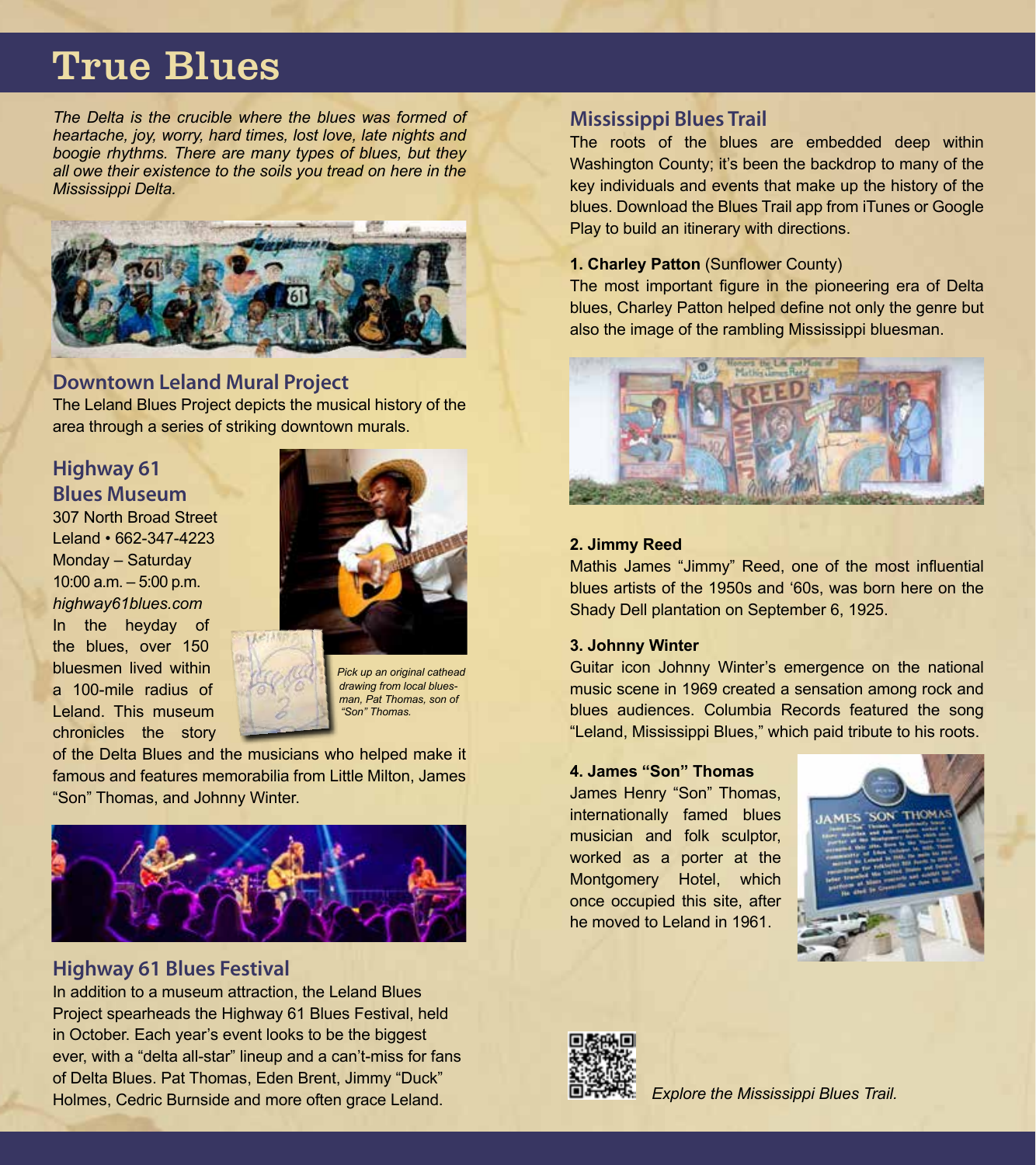# True Blues

#### **5. Tyrone Davis**

Tyrone Davis, one of America's most popular soul singers, was born on a plantation near Leland on May 4, 1938. From 1969 to 1988 Davis had forty-three singles on the national rhythm and blues charts, including the No. 1 hits "Can I Change My Mind," "Turn Back the Hands of Time," and "Turning Point."

#### **6. Corner of 10 and 61**

A major source of income for blues artists in the first half of the 20th century was tips. This corner, formerly the intersection of highways 10 and 61, was a profitable spot, particularly on Saturdays when people from the country came to town.



#### **7. Ruby's Night Spot**

Ruby's Nite Spot, operated at this site by Ruby Edwards, was one of the most prominent blues clubs in the Delta during the 1940s and '50s. Patrons here could dine, drink, dance, and gamble into the wee hours of the morning, long after clubs in nearby Greenville and Indianola had closed.

#### **8. Sam Chatmon and the Hollandale Blues**

Sam Chatmon, along with local musicians have performed on Simmons Street, known as the Blue Front, once one of the most vibrant centers of blues activity in the Delta.

#### **9. Freedom Village**

The first Mississippi Delta Blues Festival was held on October 21, 1978, here at Freedom Village, a rural community founded as a refuge for displaced agricultural workers.



#### **10. Nelson Street**

Nelson Street was once the epicenter of African American business and entertainment in the Delta.

#### **11. Prince McCoy**

McCoy was who W.C. Handy described, for years anonymously, as the "Father of the Blues.



# **Mississippi Delta Blues and Heritage Festival** 662-335-3523 • *deltabluesms.org*

Always held the 3rd Saturday in September, the Mississippi Delta Blues Festival is the oldest continuously operating blues festival in the country.



# **Old Highway 61 – The Original Blues Highway**

When the first Delta Bluesmen took Highway 61 to the industrial North to find work, they also took their music. Today, the music born in the Delta is revered worldwide and recognized as the roots of jazz, rock and roll, rhythm and blues, and hip hop.



**Walnut Street / Walnut Street Blues Bar** 128 South Walnut Street, Greenville • On Facebook Experience the Greenville Blues Walk with art to honor Delta Blues musicians. The owner of Walnut Street Blues Bar will bestow blues folklore upon you, and for ten or more people, get a blues artist out of bed to come play.

# **Spectator's Pub and Eatery**

139 South Walnut Street, Greenville • On Facebook Rock your socks off with great food and entertainment.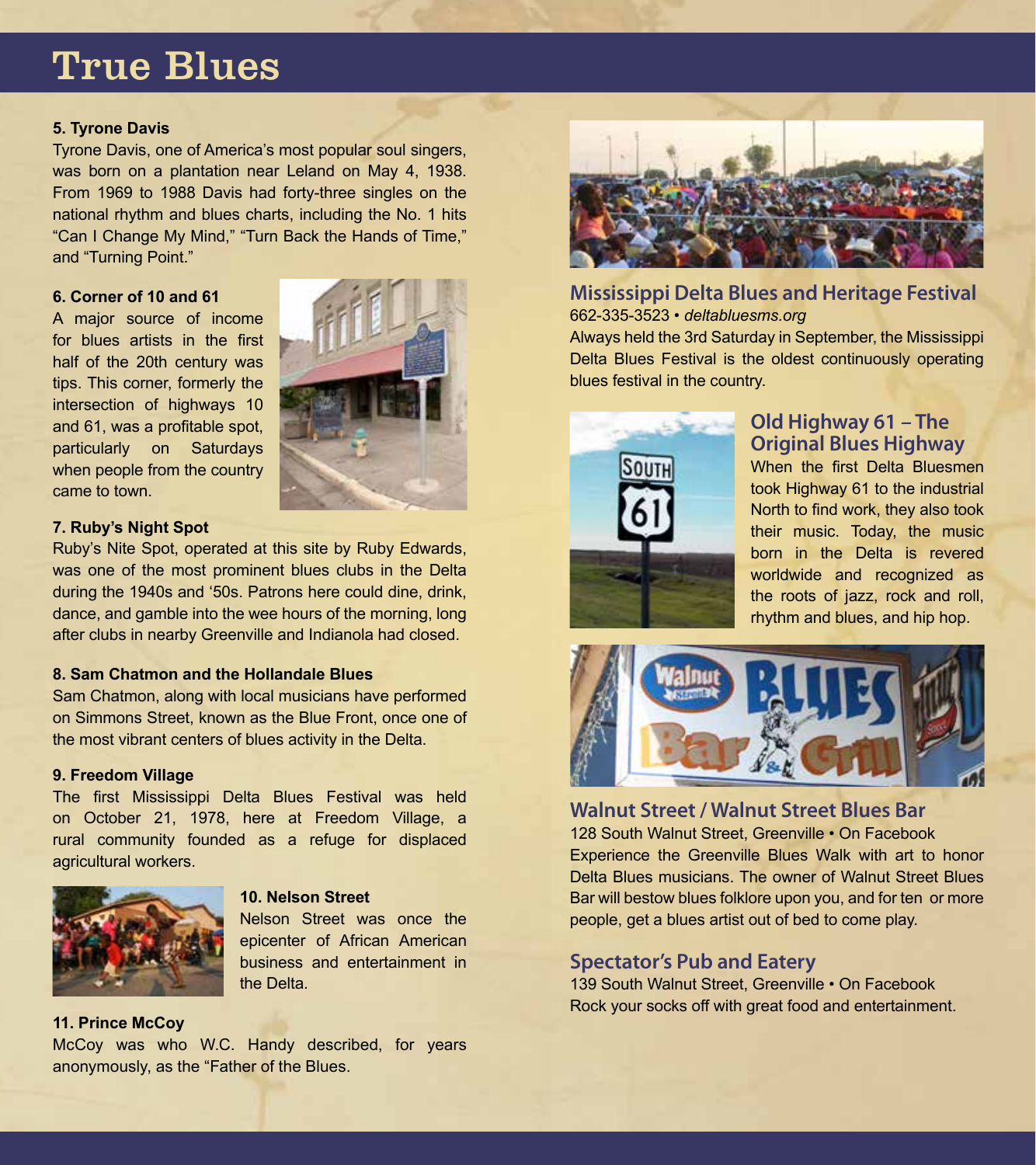# Art & Literature

### **The Greenville Arts Council Art Gallery E.E. Bass Cultural Arts Center**

323 South Main Street • 662-332-2246 Monday – Friday 10:00 a.m. – 4:00 p.m. *greenville-arts-council.com* The gallery typically hosts seven exhibitions per year.



**Greenville Iron Works** (Seen on "American Pickers") 332 Main Street (rear) 662-347-3858 • 662-335-9696 John "Puddin'" Moore has been handcrafting steel artwork here on Walnut Street for more than forty years.

#### **The Patriot** South Main at Washington **Greenville**

See a bronze knight wearing chain mail standing over the grave of Senator LeRoy Percy in the Greenville Cemetery. It was sculpted in 1930 by Malvina Hoffman, one of four students of Rodin.



#### **William Alexander Percy Memorial Library / Greenville Writers' Exhibit** 341 Main Street, Greenville • 662-335-2331 *washington.lib.ms.us*

Greenville's extraordinary literary tradition has shaped more writers than any town of its size in the country. In the 20th century, more than 100 published writers called Greenville home. The Writers' Exhibit houses original manuscripts and documents the accomplishments of Angela Jackson, Hodding



Carter, Bern Keating, Ellen Douglas, and Walker Percy to name a few. Others are listed on library site.

# Historical Churches

*Amble around Greenville and take in the gateways to the hereafter. You'll surely come away with a deeper appreciation for this life on earth.*

**Hebrew Union Temple** 504 Main Street, Greenville • 662-332-4153

**Mt. Horeb M.B. Church** 538 Nelson Street, Greenville • 662-335-1605

**Sacred Heart Roman Catholic Church** 422 East Gloster Street, Greenville • 662-332-0891

**St. Joseph Roman Catholic Church** 412 Main Street, Greenville 662-335-5251

**St. Matthew African Methodist Episcopal Church** 514 Nelson Street, Greenville 662-335-4479

**Historical Cemeteries Chinese Cemetery** 116 Crescent Street, Greenville

**Greenville Cemetery (Home of The Patriot)** South Main at Washington, Greenville

**Jewish Cemetery** 1000 South Main Street, Greenville

**Live Oaks Cemetery (Resting place of Holt Collier)** South Main at Crescent **Greenville** 

**Ruins of St. John's Episcopal Church** Evergreen Cemetery NW side of Jct. MS 1 and 436 Near Lake Washington Glen Allan



*St. Matthew African Methodist Episcopal Church was organized in 1867. It was the first AME church established in the Delta and the fourth in Mississippi. The church's original site on Levee Street was flooded by the Mississippi River, forcing the church to relocate to its present site in 1890.*

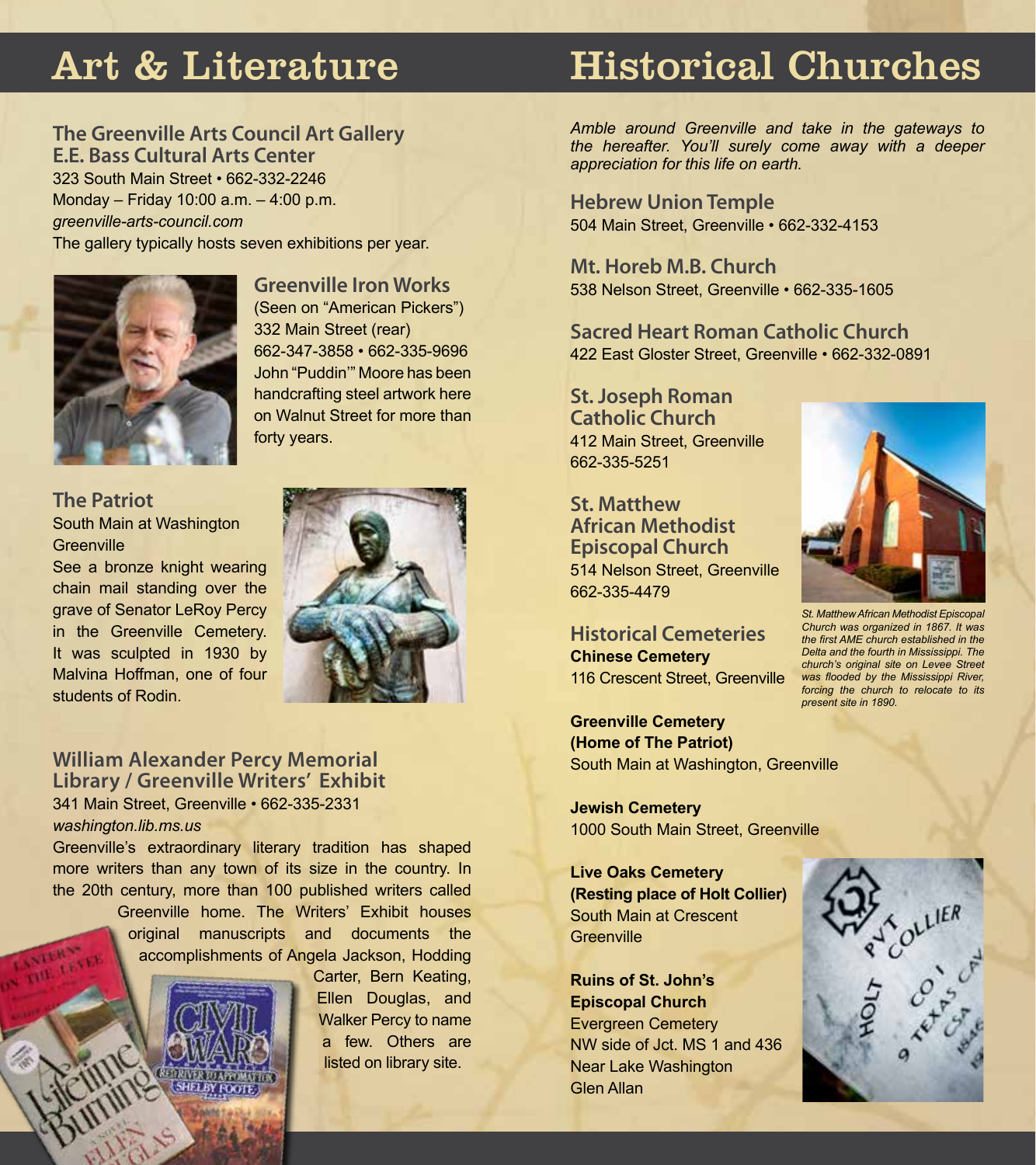# Outdoor Activities



#### **Cotton & Agriculture**

*Explore cotton research facilities where they start in the laboratory, move to the field, and finish in the marketplace.* 

#### **Delta Conservation and Demonstration Center**

422 Feather Farms Road, Metcalfe • 662-332-8616, Ext. #3 Established in 1999 as a living, growing, and learning center, this 638-acre facility demonstrates Delta-specific conservation practices in a working farm environment.

#### **Jamie Whitten Delta State Research Center**

141 Experiment Station Road, Leland • 662-686-3000 World leader in agricultural research, the Jamie Whitten Research Center is part of the U.S. Department of Agriculture.

#### **Lauren Farms**

655 Napanee Road, Leland • 662-390-3528 Lauren Farms produces high quality farm-raised catfish and the lobster-like freshwater prawn.

#### **Little Bales of Cotton**

116 East Third Street, Leland • 662-686-2372 *littlebalesofcotton.com* Located in the heart of Stoneville, this Delta business turns hundreds of handmade miniature cotton bales every day.

#### **Farm Tours at Stoneville: The Heart of America's Agriculture Research Center**

82 Stoneville Road, Leland • 662-686-3000 Stoneville is home to the USDA gin laboratory, the Research Center, and the USDA Aquaculture Research Center.

#### **Deer Creek**

Leland, Off Highway 82

The banks of Deer Creek once supported a booming steamboat trade and some of the most beautiful homes.

#### **Thompson House Bed & Breakfast**

111 North Deer Creek Drive West Leland • 662-820-7829 *thompsonhousebb.com*





#### **Belmont Plantation**

3498 Highway 1 S • 901-652-1390 *belmontplantation1857.com* Belmont, the only antebellum mansion remaining in Greenville/ Washington County. Built in 1857

for W.W. Worthington. Recently restored to its original grandeur, it serves as a bed & breakfast and is available for weddings, events and tours.



#### **Cabin on the Bogue Weekend Getaway** Leland • 662-686-9664 662-820-5946 *cabinonthebogue.com*

The Cabin and Event Center are perfect for reunions, receptions, retreats, weddings or just to camp and fish.

#### **Geocaching**

*geocaching.com* Over 50 geocaching locations for your family.



#### **Greenville Garden Club Cypress Preserve**

Highway 82/Cypress Lane, Greenville *greenvillecypresspreserve.org* Since the late 1930s, the Greenville Garden Club has worked to save



the Cypress Preserve, a memorable experience that showcases the magnificence of virgin cypress trees, which have graced this area for more than 100 years.

#### **Greenville Waterfront/Levee, Lake Ferguson**

Located just over the levee on the banks of Lake Ferguson, Greenville's waterfront is home to Trop Casino and Big Water's Cafe, and has hosted many fishing tournaments.

#### **Scenic Levee**

Wind down as you exercise on the 1.7 mile walking trail overlooking Lake Ferguson. The Trail has two entrances from Central Street to Broadway Loop, where South Theobald Street once crossed the levee.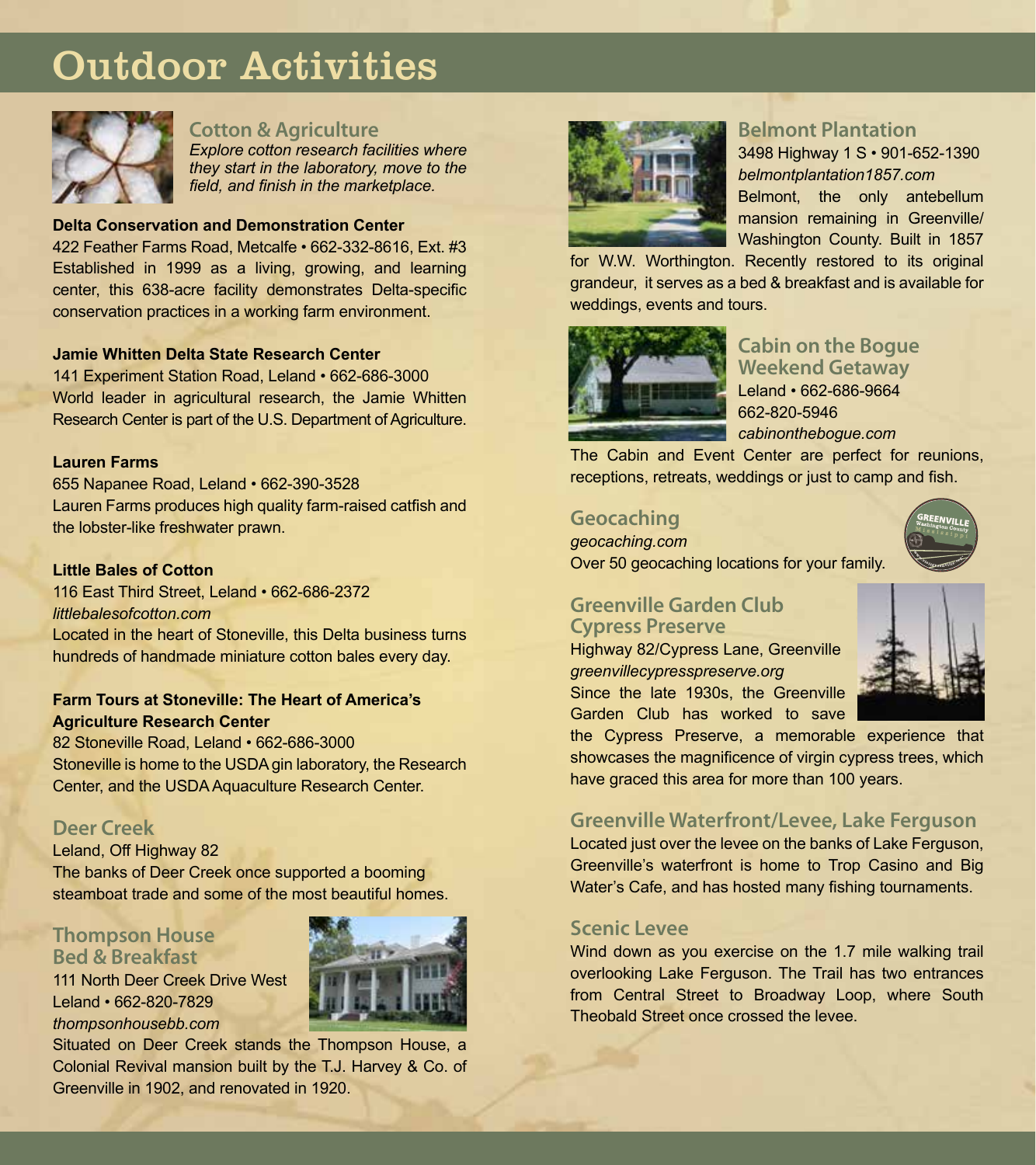# Outdoor Activities



# **Historic Downtown Greenville Walking Tour** 1-800-467-3582 • 662-334-2711

Download the Walking Tour Map on our website. Begin your walk at the Greenville-Washington County Convention and Visitors Bureau

(216 South Walnut) where you will learn about landmark buildings including the former C&G Railroad Depot and Levee Board Complex, the offices of the "Delta Democrat Times," Cotton Row, and the First National Bank Building.



#### **Lake Lee**

This lake has a greater fish population than any other Delta lake with largemouth bass, white bass, striped bass, and crappie. Lake Lee

is approximately 1110 acres with a depth that varies with the Mississippi River. Access the lake at Deerfield Park on Highway 454 to Deerfield Road.

#### **Lake Washington**

Turn right off Highway 1 South to Chatham

This beautiful lake attracts anglers from across the country. Lake Washington is one of the largest natural lakes in Mississippi and is well-known for excellent crappie, catfish, and bluegill fishing as well as seasonal duck hunting.



### **Leroy Percy State Park and Campground** Highway 12, Hollandale 662-827-5436

The largest and oldest of Mississippi's state parks, Leroy

Percy is characterized by its bubbling hot springs, cypress trees and ancient live oaks dripping with Spanish moss. Leroy Percy is the only state park with a wildlife preserve and is famous for a large alligator population, where visitors can safely observe them from a raised boardwalk. The park abounds with deer, squirrel, turkey, duck and dove, as well as unspoiled hunting sites. Park facilities include a snack bar, cabins, meeting rooms, fishing, RV and camping sites, and a nature trail.

**Roy's Store Cabins, RV Park and Campground** #7 Roy's Store Road, Chatham • 662-827-2588 1-888-769-7123



Piers, boat ramp, fish cleaning and boat slips are available for your fishing trip. All cabins have heat and air conditioning, TV, bathrooms, bed and bath linens. Roy's Store Two is located on Lake Washington at Glen Allan.



#### **Southern Star RV Park / Bait-n-Thangs** 2260 Southern Star Cir. Washington, Chatham 662-822-2087

Full 30-50 AMP hookups, bait shop, fish-cleaning facility, and access to multiple boat ramps.

### **Theodore Roosevelt National Wildlife Refuge**

Hwy 1 and CR 436, Glen Allan • 662-839-2638 A cooperative effort between the U.S. Fish and Wildlife Service and Ducks Unlimited, Inc., this wetlands project, along with Leroy Percy State Park, offers some of the best bird watching with more species in Washington County than in any other inland location in the United States.

# **Warfield Point Park and Campground**

Highway 82 West Greenville • 662-378-6576 or 662-822-7755 *warfieldpointpark.com* Warfield Point features



a 38-foot observation tower for a panoramic view of the Mississippi River with one of the few locations that offers camping, RV and picnic facilities directly on the banks of the river. There are also ATV trails and raised walkways for more scenic views.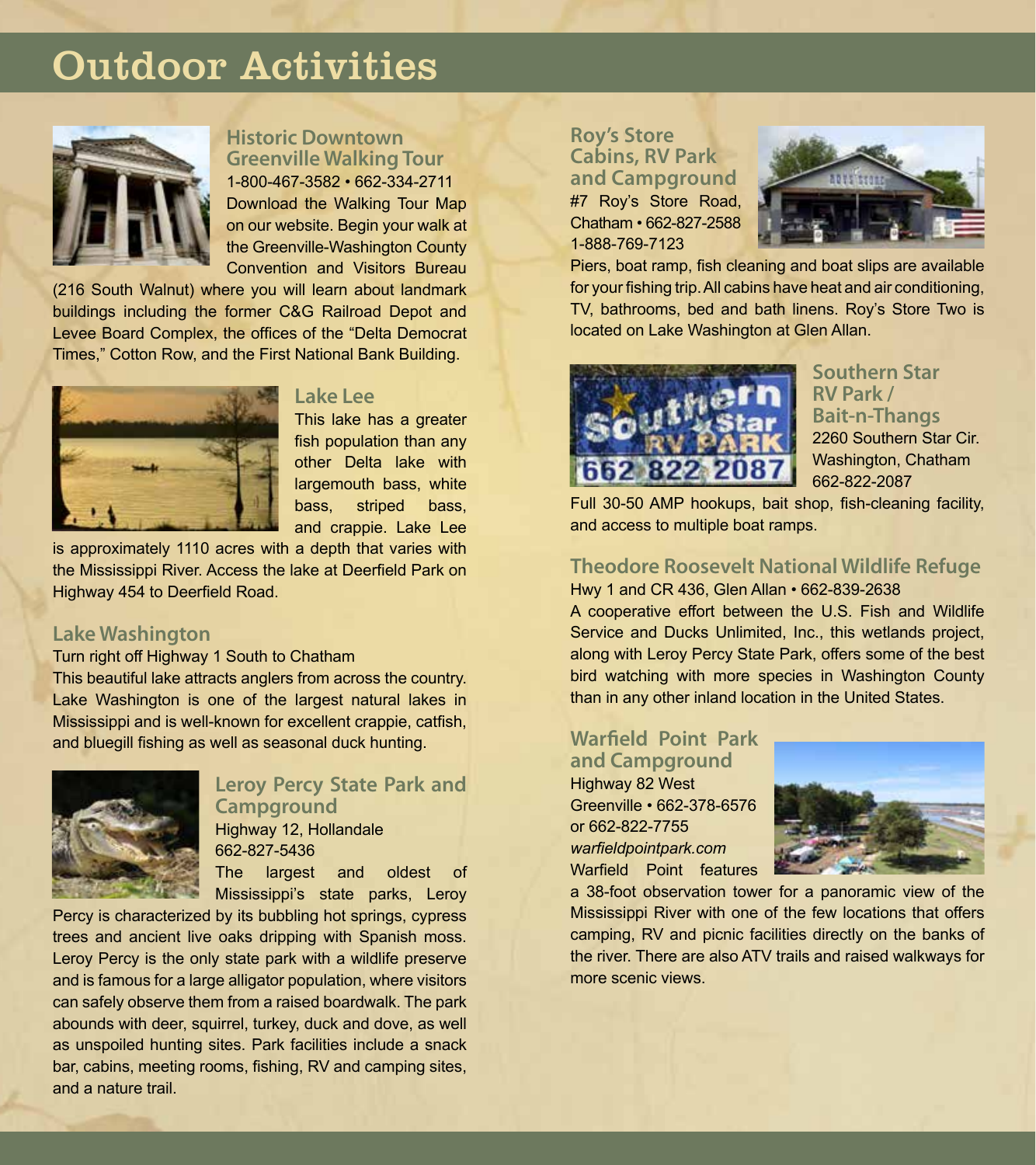# Family Activities

# Leisure Activities



### **Delta Sportsplex Foundation**

662-820-1800 • *deltasportsplex.com* The Delta Sportplex is comprised of 12 baseball/softball fields and 14 soccer fields.

#### **Diamond Jim's Arcade (Greenville Mall)**

1651 MLK Boulevard South, Greenville • 662-334-6627



#### **Greenville Municipal Golf Course**

465 Deer Creek Road, Greenville 662-332-4079

Located at the Mid-Delta Regional Airport, the Greenville Municipal Golf Course is an 18-hole championship course rated 70.8 for men and 72.7 for women.

# **Greenville Speedway Racing**

Greenville • 662-822-7071 (Wesley Washington) Saturday night racing on a gumbo clay track for all Late Models, Modifieds, Hobby, Pure Street, Mini, and Stingers.

#### **Nelco Movie Theater**

600 Cinema Drive, Greenville 662-332-6301 • 662-335-5530 (for show times)

#### **Washington County Convention Center**

1040 South Raceway Road Greenville • 662-332-0488 *washingtoncountycc.com* The 420-acre complex includes the Expo Building, an ideal

place for rodeos and livestock or agricultural exhibits.



# **Harlow's Casino Resort & Spa**

4250 Harlow's Boulevard, Highway 82 West, Greenville 1-866-534-5825 662-335-9797 *harlowscasino.com*

Harlow's blends the excitement of a casino atmosphere with all the amenities and relaxation of a true resort hotel with 105 magnificently appointed guest rooms and suites, three fabulous restaurants, a full-service spa and exercise area, a sparkling oasis with pool and deck area, and an Event Hall. Savor succulent steaks in Louie's. Enjoy downhome Southern favorites from Delta Delights Buffet or delistyle snacks from Sandbar Cafe.

# **TROP Casino**

199 North Lakefront Road, Greenville • 1-800-878-1777 662-334-7711 *tropgreenville.com* TROP Casino, located in downtown Greenville,



has an expanded gaming area with the hottest slots and impressive craps, mini craps, and blackjack areas. There's a stage for live entertainment and a center bar that boasts big screen TVs on every side to watch your favorite sporting events. TROP features Big Water's Cafe, which offers specialty salads, steaks, fish and pasta. It is also nationally known for its award-winning burgers.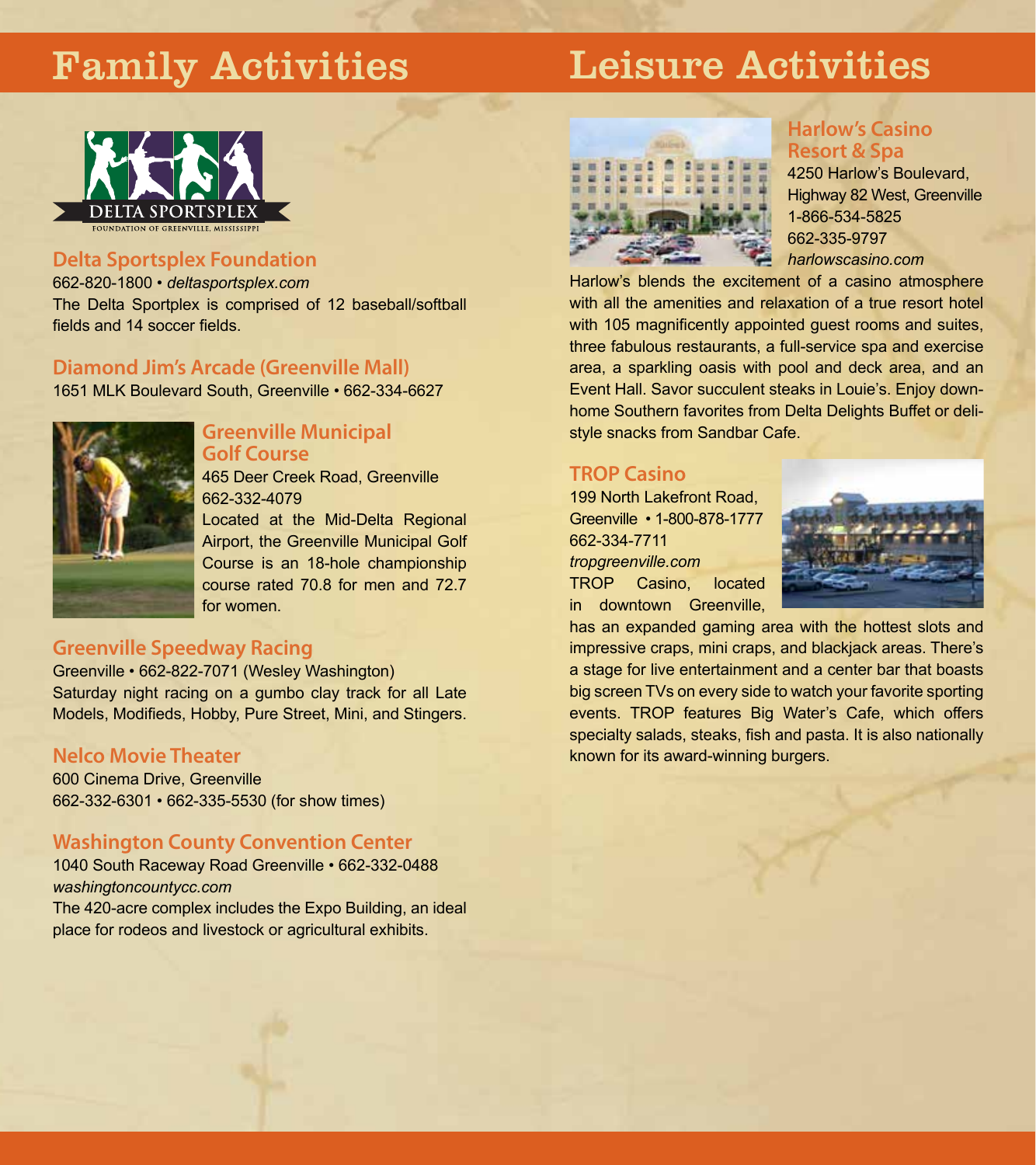# Dining: Local Flavors

#### **Cicero's**

4857 Old Leland Road, Leland • 662-686-7000 Cicero's specializes in choice-cut steaks, seafood and BBQ.



#### **Doe's Eat Place**

502 Nelson Street, Greenville 662-334-3315 Experience the steak people drive over 500 miles to eat.

#### **Downtown Butcher & Mercantile**

509 Washington Avenue, Greenville • 662-702-5185 downtowngreenvillems.com/butcher Snack, lunch, shop - you can find it all here.

### **Downtown Grille**

525 Washington Avenue, Greenville • 662-702-5161 downtowngrille525.com Multi-cuisine and specialty drinks

### **Gino's Hamburgers & Catfish**

128 West Reed Road, Greenville • 662-378-9655 Famous for chili burgers and catfish

#### **Hattie's Kitchen**

152 North Harvey, Greenville • 662-702-5000 At this location in 2008, then known as Buck's Restaurant, Barack Obama dropped in for breakfast during his campaign visit to Greenville.

#### **Jim's Cafe**

314 Washington Avenue, Greenville 662-332-5951 Food Network's Alton Brown recommends the pancakes.



#### **Lillo's Restaurant**

Highway 82 East, Leland • 662-686-4401 A Delta landmark for over 50 years.

#### **Louie's / Delta Delights Buffet at Harlow's Casino Resort**

Harlow's, Greenville • 1-662-335-9797, ext. 254 Get a glimpse of the 20 oz. Cowboy Rib Eye from Louie's or Delta Delights Buffet of award-winning catfish.

**Signa's Restaurant** 1443 Trailwood Drive, Greenville • 662-702-3541

### **Scoops**

1512 MS-1, Greenville • 662-335-1677 Ice cream fountain and specialty sandwiches

# **Sherman's at South Main**

1400 South Main Street, Greenville • 662-332-7297 Most famous for its steaks, seafood, and homemade pies

#### **Vito's Marketplace**

107 Main Street, Leland • 662-686-8486 Italian dining at its finest.

#### **Tamale Trail**

**Doe's Tamales** 502 Nelson Street, Greenville 662-334-3315



**Hot Tamale Heaven** 1640 Highway 82 East, Greenville • 662-378-2240 1427 Highway 1 South, Greenville • 662-702-5116

**Jack's Hot Tamales** 1112 East Alexander Street, Greenville • 662-335-6512

**Ollie's Tamales** 903 McKinley, Hollandale • 662-827-5546

**Rick's Express (Corner Market)** 2309 MLK, Jr. Boulevard South, Greenville • 662-335-0226

**Scott's Hot Tamales** 304 MLK, Jr. Boulevard North, Greenville • 662-332-4013

**Sho-Nuff Hot Tamales** 1512 Highway 82 East, Greenville • 662-820-7545

**The Tamale Shakk (Mobile Stand)** 662-822-3999



*For all tamale hot spots, visit tamaletrail.com.*